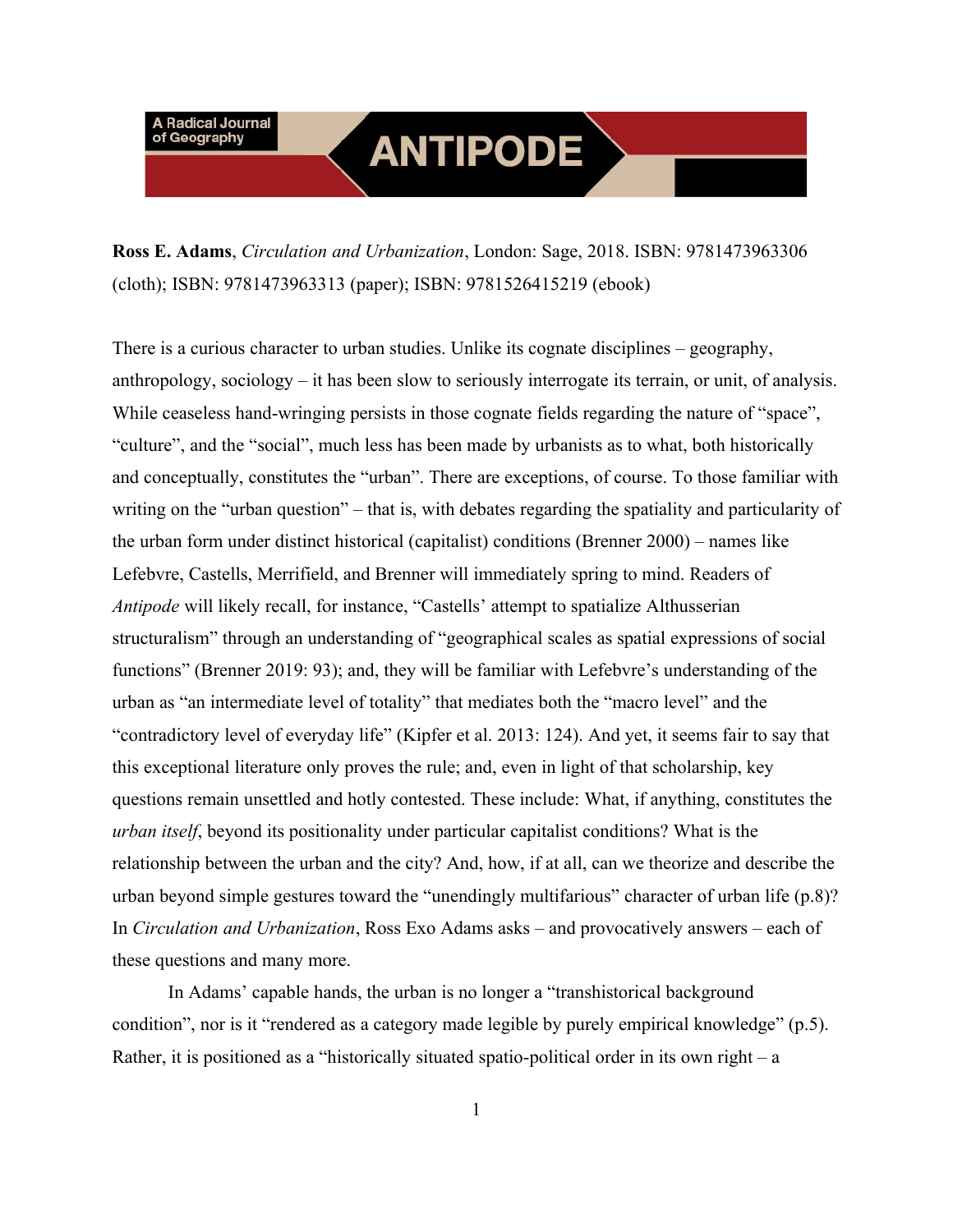## **ANTIPODE**

modern spatiality that first became legible and reproducible in the course of the  $19<sup>th</sup>$  century in Europe, but whose genealogy spans centuries-old figures and disparate world spaces" (p.3). That's a mouthful, to be sure. But Adams does well to explicate this point throughout his text, rearticulating it in a number of ways. As an organizing device, he primarily situates his thesis on the historical emergence of the urban in relation to the work of  $19<sup>th</sup>$  century Spanish urban planner Ildefonso Cerdá, the author of *Teoría general de la urbanización*, published in 1867. Cerdá, who is credited with coining the neologism "*urbanización*", may not have "invented" the notion of the urban, but he is read by Adams as representing in many ways that new spatiality as it came into being. Put differently, he is read as providing a "concise diagram" of an emerging spatial order (p.11).

In reading Cerdá, Adams finds that the urban "cohered" and operated in the  $19<sup>th</sup>$  century as a way of thinking and implementing a scaleless "machine of governance" – "the materialization of a uniform grid of governmentally managed processes of production and reproduction" (p.25). Unlike the historical European city – with its fortified boundaries – the urban was an apparatus for a "specifically modern form of administrative governance over a population that makes sovereignty at once invisible and totalizing" (p.191). Key to the emergence of the urban was the transposition of ideas regarding circulation and power – which prior to the  $19<sup>th</sup>$  century were largely restricted to European theorizations on state space or "territory" – to this new scale of intervention and analysis. Put differently, Adams argues that ideals of circulation, which would come to define the urban, were first deployed in the historical construction of state territory. Thus, as a principle for biopolitical governance, circulation "must be seen ... as an idea adopted into the thinking of the city at a certain point in time" (p.10), and only later adopted into emergent conceptualizations of the urban.

To show how the idea of circulation entered into the city – and, eventually, shaped the idea of an ever-expanding urban – Adams traces its longer political history. Needless to say, the political history of circulation is a complex one. In this undertaking Adams weaves together a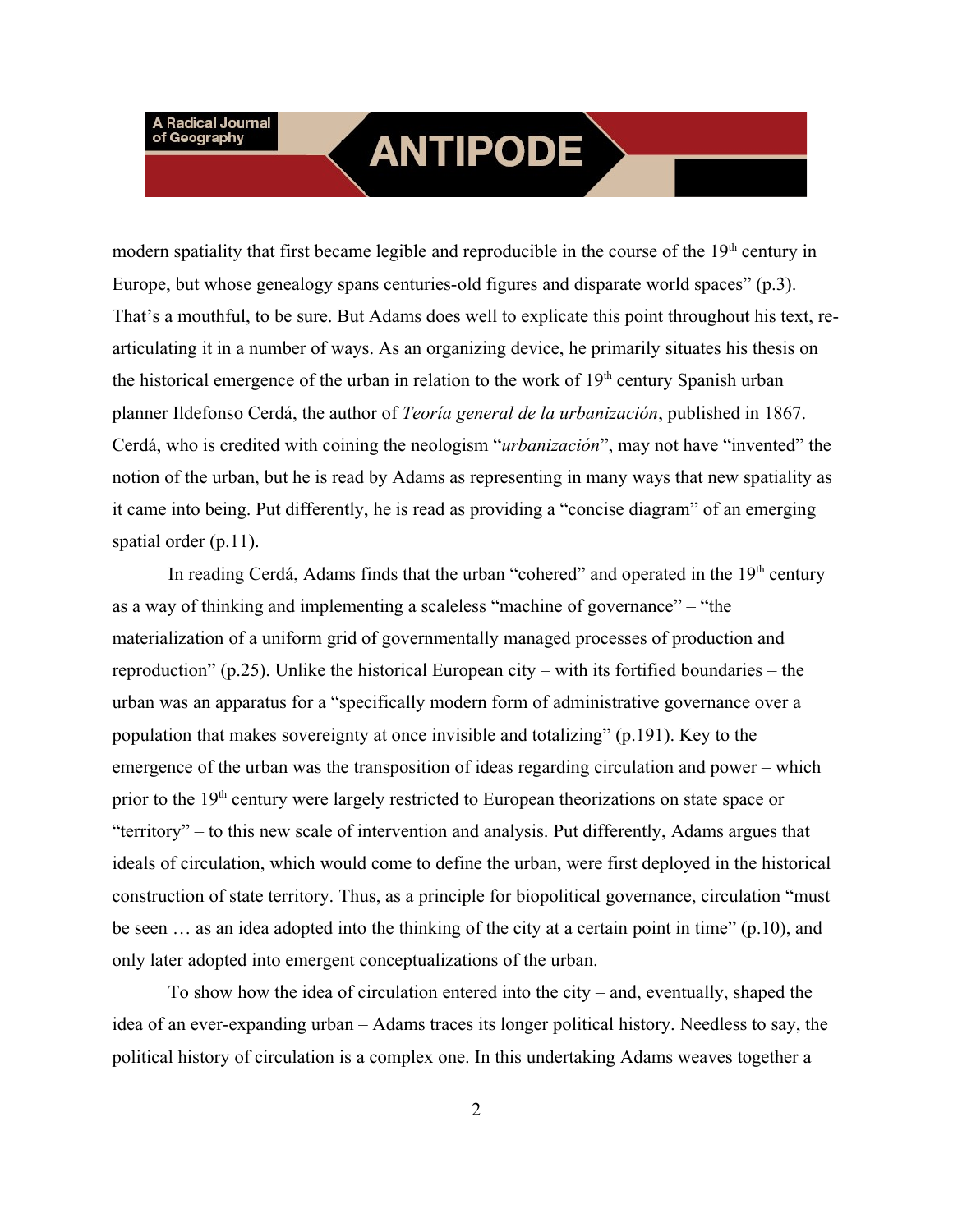### **ANTIPODE**

*longue durée* story, bridging ancient theorizations of circularity, "in which the circle gave visibility to divine … natural orders" (p.11), to the colonization of the New World and the appearance of space "itself as an infinitely empty terrain available to the needs of political calculus" (p.110). In fact, Adams makes much of the New World "encounter" and its role in the development of ideals of urban circulation. He argues that centuries before the city "became territorial" in Europe, we find a "proto-territorial" imperative in colonial American planning, which was premised on the racialized idea of homogeneous, "empty" space (p.202). The urban in Europe would later come to reflect this same epistemology, as it transcended "oppositions" of "interior/exterior, territory/city, nature/artifice, land/sea, etc". (p.186). Put more succinctly, the colonial New World operated as a space in which administrative, biopolitical rationales could be deployed despite their *not yet* being sensible in Europe.

In spite of its historical orientation and focus, there is no doubt that Adams' account bears the mark of contemporary debates regarding our so-called "urban age". More specifically, the specter of what Neil Brenner and his collaborators have called "planetary urbanization" looms (Brenner and Schmid 2014), even if Brenner himself is only directly cited once (p.7). For instance, we are told that Cerdá – standing in for a broader  $19<sup>th</sup>$  century paradigm shift – desired for the urban to operate as a system of circulation "at the *scale of the planet*" (p.204, emphasis added); as such, Adams understands the urban as a "scaleless meta-apparatus spanning from the body to the planetary" (p.14). And yet, it is important that we read *Circulation and Urbanization* as a sympathetic critique of writing on planetary urbanization, rather than as a historically informed endorsement. Adams seeks to depart from Brenner and his collaborators by rejecting (their purported) understanding of urbanization as a "world-encompassing organization of space ordered *principally by the dictates of capital*" (Adams 2014, emphasis added). For Adams, the emergence of the urban is decidedly not reducible to the history of capitalism – even if capital's circulatory logics are a necessary part of the story. The emergence of the urban, as a fundamentally biopolitical technology that encloses "all of society" (p.63), is "more than simply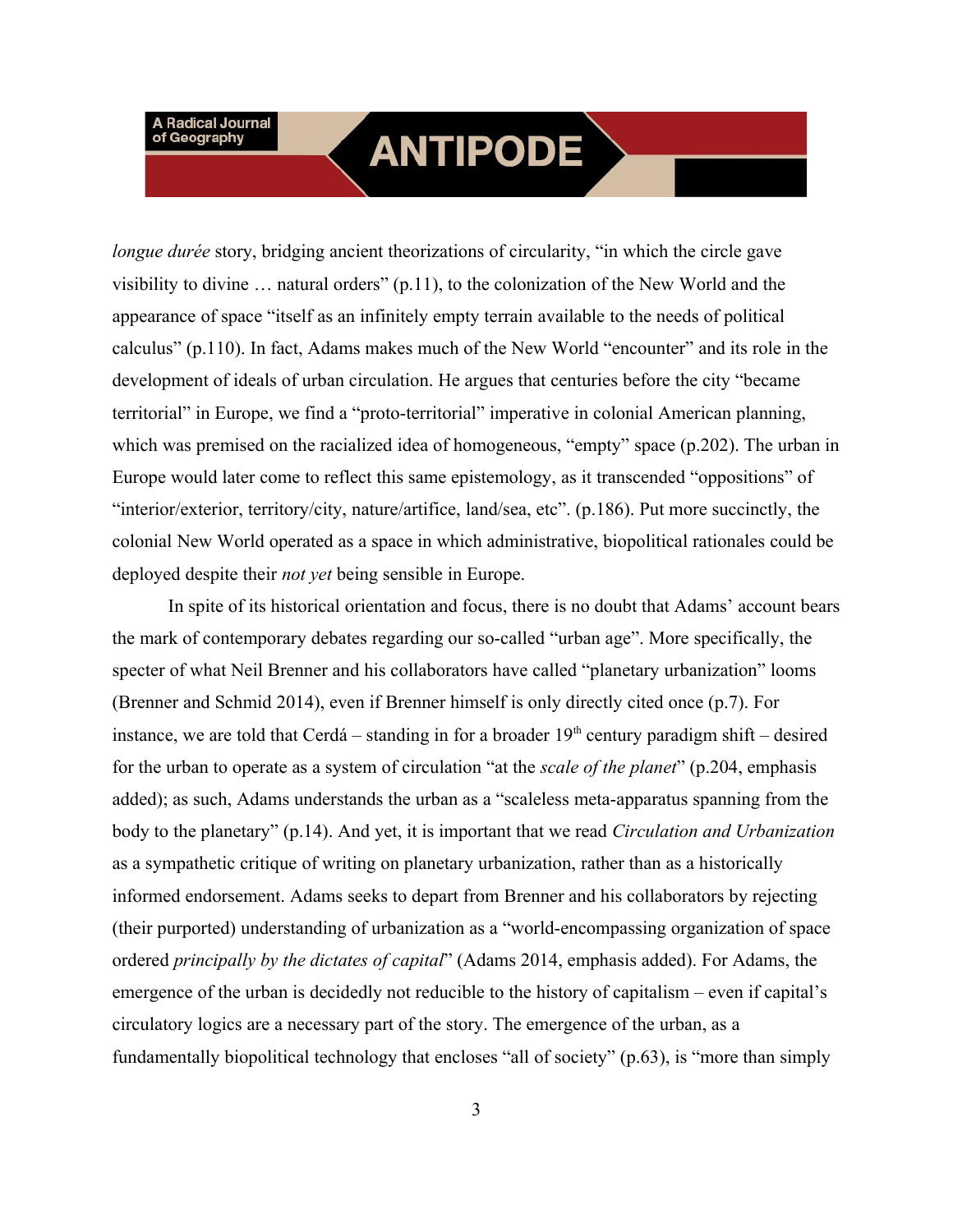## **ANTIPODE**

a reflection of … [the emergent liberal nation-state] or the product of the capitalist relations it fostered"; rather, it is an "instrument of both – at once means and ends" (p.3).

With this in mind, I want to suggest that we can also productively situate Adams' contribution in relation to a somewhat unexpected literature. Rather than solely situating his work in dialogue with the aforementioned debates on the urban question – and/or in reference to the ever-growing literatures on urban infrastructure, mobility, and the "circulation and metabolism of physical, chemical, or biological components" (Heynen et al. 2006: 12) – future research on the urban would do well to consider it in relation to work on the totalizing political economy of *racial* capitalism.

There are two distinct reasons for making that move. The first has to do with Adams' concern for the historical linkage between biopolitics and circulation. As has been demonstrated, Adams is at pains to draw out the relationship between ideals of circulation, biopower, and the birth of territory and the urban. Several scholars working broadly on the topic of racial capitalism have pursued a similar line of inquiry – albeit in a different register. They have asked how the liberal-capitalist notion of "infinite exchange" – and, we might say, infinite circulation – has interacted historically with the distinctly modern "declensions" of racialized "humanity and subhumanity" (Barrett 2014: 12). One avenue, therefore, for future research on the urban is the relationship between Adams' understanding of the spatialization of this circulatory "immunitary paradigm" (p.64), and blackness as a condition of possibility for circulation and the realization of value. Such an exploration would ideally attend closely to blackness as a structural feature of capitalism, which both makes possible (in theory) and radically undermines (in practice) the ideology of "infinite circulation". That is, it would ideally extend insights regarding the tension between the "universalist" ideology of capitalism, and its simultaneous reliance on forms of "racism-sexism", which serve "to structure the majority of the work force" and exclude some from the category of the personhood itself (Wallerstein 2011: 35).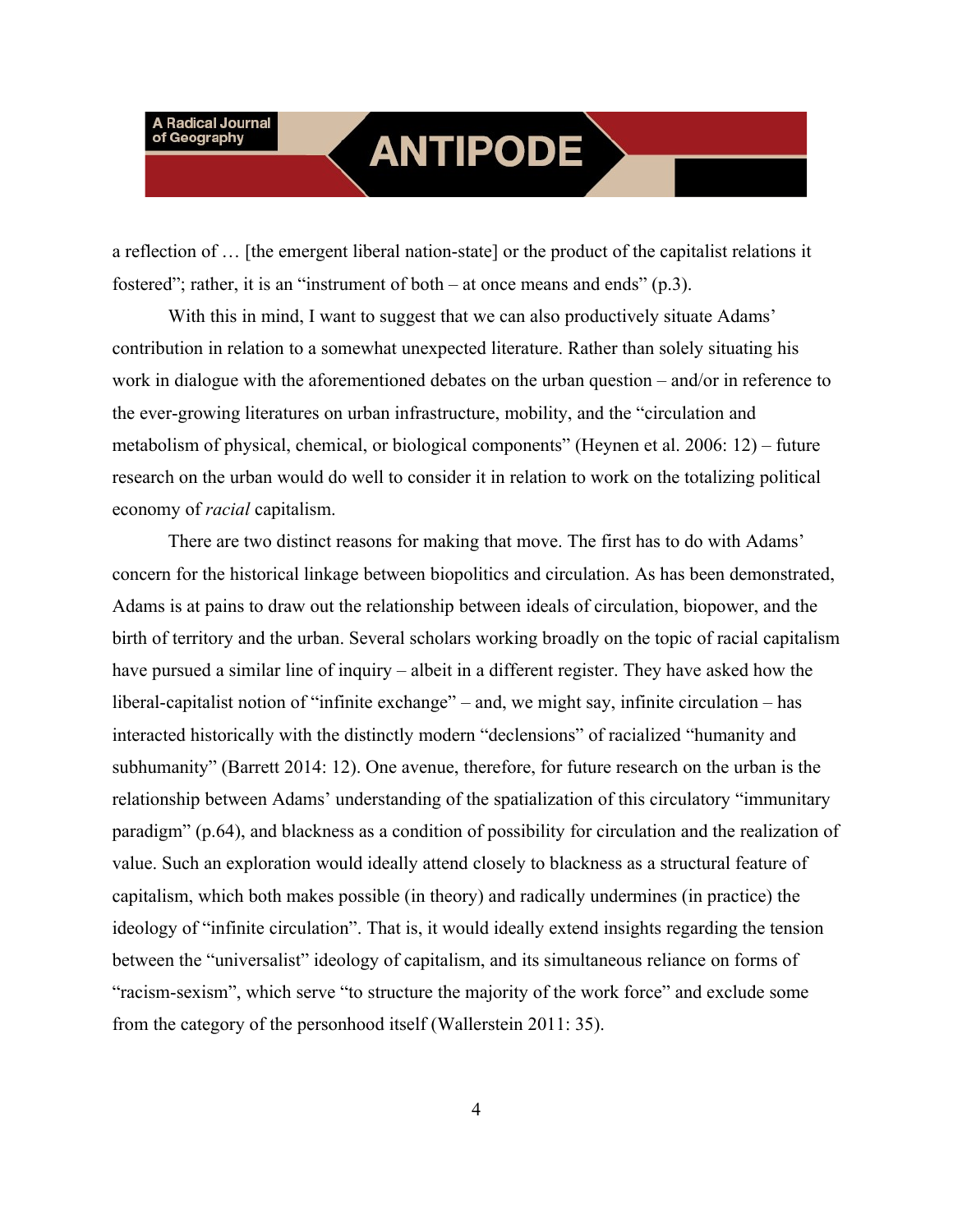### **ANTIPODE**

In this sense, recent work like Jackie Wang's *Carceral Capitalism* (2018) unexpectedly functions as a useful companion piece to *Circulation and Urbanization*, insofar as it sketches out the ways in which the expropriative dimension of capital accumulation produces a geography of racialized urban *containment and immobilization*; for Wang, forms of immobilization are integral to contemporary racial capitalism and the "racial kapitalistate". Of course, any number of other studies are relevant here as well, from Ruth Wilson Gilmore's (2017) work on the contemporary role of "enforced inactivity" in the "circulation of money on rapid cycles", to Fanon's (2004) work on the relationship between the "economic infrastructure" and the "superstructure" in the colony. Situating this literature in relation to *Circulation and Urbanization* should go a long way [i] in addressing Adams' lack of attentiveness to racial capitalism as a broader "context of context", and [ii] in positioning urban circulation and mobility as dialectically bound to racialized forms of immobility.

The second reason to raise the literature on racial capitalism in relation to Adams' account is related to his enduring concern with totality, and his claim that the urban is a totalizing, planet encircling "space-process" (p.186). While several urban scholars have recently raised the question of totality – drawing variously on the "longitudinal totality" of Lukács, and the dynamic, conflictual, and "open totality" of Lefebvre (see Arboleda 2015) – the Black Radical literature is useful here for its explicit attention to the relationship between totality and racialized differentiation (cf. Goonewardena 2018; West 1999). This emphasis seems particularly important not only due to the above mentioned relationship between urban circulation and racialized confinement, but also due to the prominence that Adams attributes to processes of New World colonization – and to the "the maritime networks of trade in Europe's imperial spaces and colonial territories" more broadly  $(p, 11)$  – in the emergence of the urban.

Of course, future work that seeks to link *Circulation and Urbanization* to the literature on racial capitalism and totality will need to proceed with care. For one, this literature is hugely diverse, ranging from Cedric Robinson's enigmatic comments on the holistic "revolutionary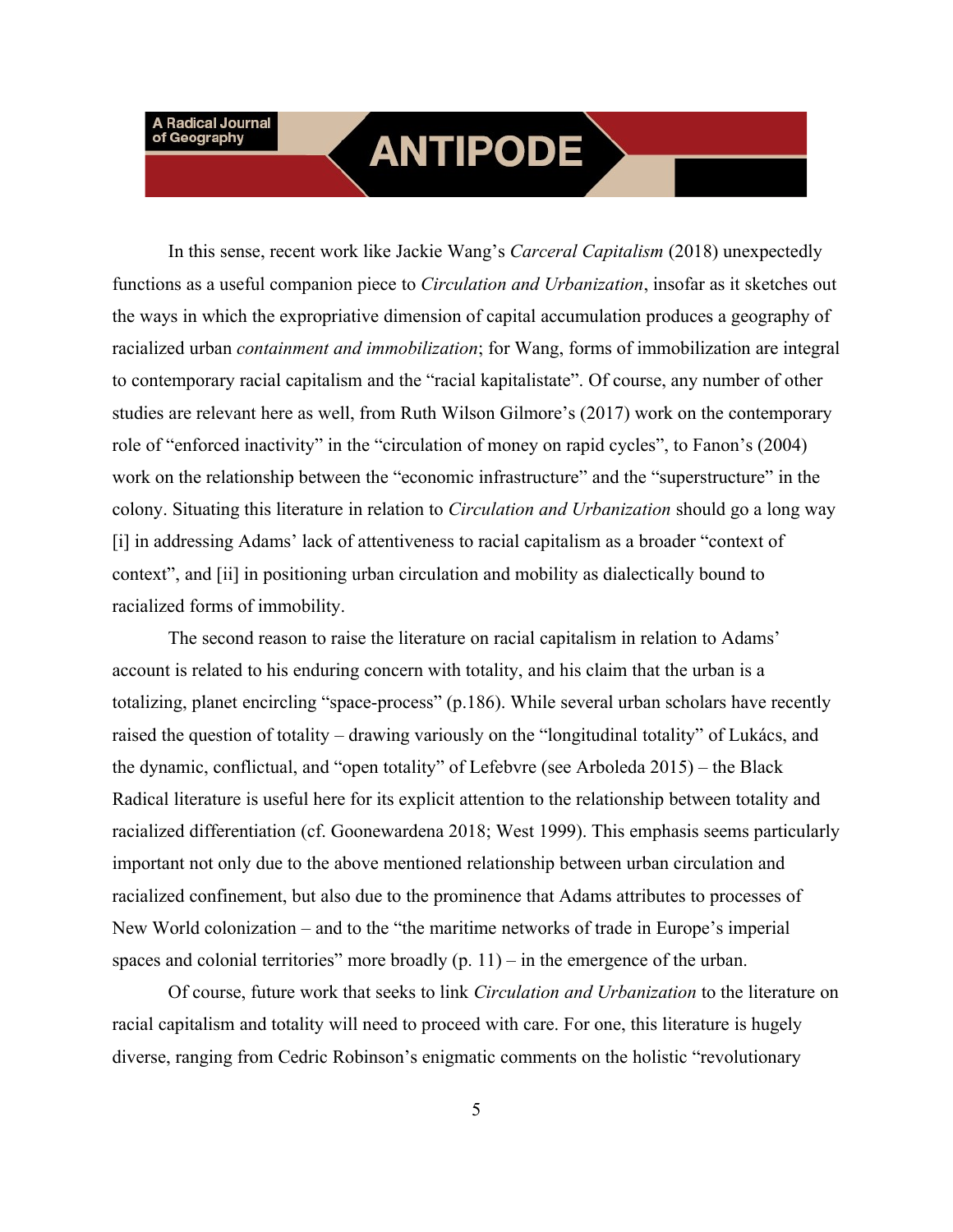## **ANTIPODE**

consciousness that has never been destroyed or subsumed" by global racial capitalism (Cheng 2013: 148), to Édouard Glissant's writing on "tout-monde" (or, "world-totality"). Further still, much of the Black Radical literature on totality – particularly that which stems from Robinson's writing on the Black Radical Tradition and its constitutive drive to preserve the "collective being, the *ontological* totality" (Robinson 1983: 171, emphasis added) – could be accused of presupposing "hermetically sealed and culturally absolute racial traditions" (Gilroy 1993: 223). Nevertheless, this literature on totality remains imperative to think alongside Adams' account in the context of future work. Doing so should allow us to see the *totalizing and differentiating* character of urbanization, "however fractured this totality might be" (Weheliye 2014: 32); and, it should enable us to see why capitalist urbanization must be resisted in *totalizing* terms – from within this ever-expanding geography, rather than from an ostensible "constitutive outside".

Finally, and despite these fruitful avenues for future research, it is important to briefly raise two warnings for future readers of *Circulation and Urbanization*. First, it is at times unclear whether in his account Adams is describing historical-epistemological transformations – that is, transformations in urban thought – or material ones. What actually happened "on the ground" is at times obscured, in favor of discussions of transformations in urban ideology and discourse. Second, a thorough engagement with the vast Marxist literature on the relationship between urbanization and circulation is, unfortunately, outside of the purview of this book, which  $-$  as noted – is largely concerned with the urban as a "biopolitical apparatus". Thus, a reader seeking a study that engages with the relationship between urban circulation and the realization of value will be left unsatiated. With that said, there is no doubt that Adams' provocative work will spark much thought on the urban question; it is agenda setting and politically revolutionary in its implications.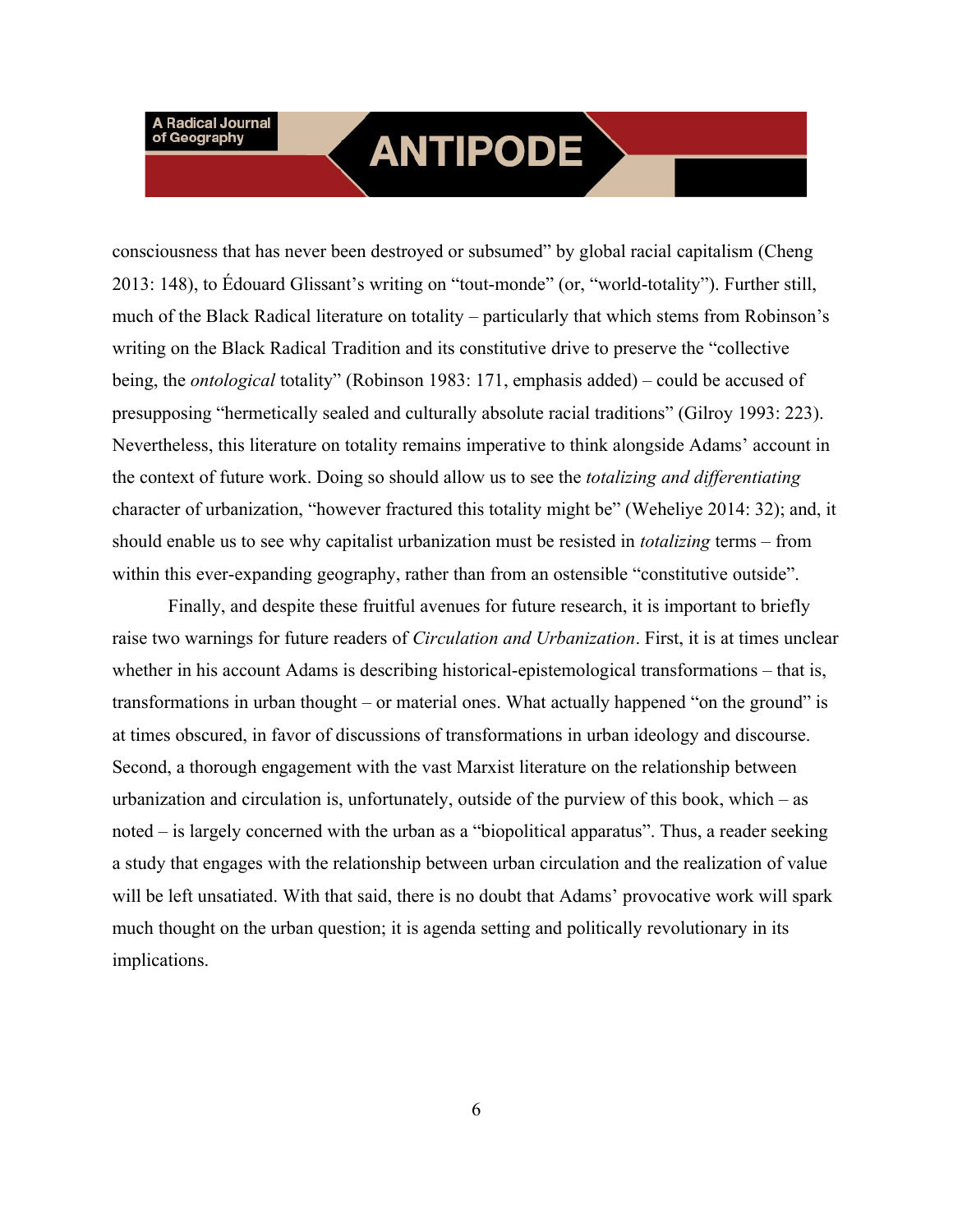#### **References**

- Adams R E (2014) The burden of the present: On the concept of urbanisation. *Society and Space* 11 February https://www.societyandspace.org/articles/the-burden-of-the-present-on-theconcept-of-urbanisation (last accessed 28 January 2020)
- Arboleda M (2015) Financialization, totality, and planetary urbanization in the Chilean Andes. *Geoforum* 67:4-13
- Barrett L (2014) *Racial Blackness and the Discontinuity of Western Modernity.* Urbana: University of Illinois Press
- Brenner N (2000) The urban question: Reflections on Henri Lefebvre, urban theory, and the politics of scale. *International Journal of Urban and Regional Research* 24(2):361-378
- Brenner N (2019) *New Urban Spaces: Urban Theory and the Scale Question.* Oxford: Oxford University Press
- Brenner N and Schmid C (2014) The "urban age" in question. *International Journal of Urban and Regional Research* 38(3):731-755
- Cheng W (2013) Strategic Orientalism: Racial capitalism and the problem of "Asianness". *African Identities* 11(2):148-158
- Fanon F (2004 [1963]) *The Wretched of the Earth.* New York: Grove Press
- Gilmore R W (2017) Abolition geography and the problem of innocence. In G T Johnson and A Lubin (eds) *Futures of Black Radicalism.* New York: Verso
- Gilroy P (1993) *The Black Atlantic: Modernity and Class-Consciousness.* Cambridge: Harvard University Press
- Goonewardena K (2018) Planetary urbanization and totality. *Environment and Planning D: Society and Space* 36(3):456-473